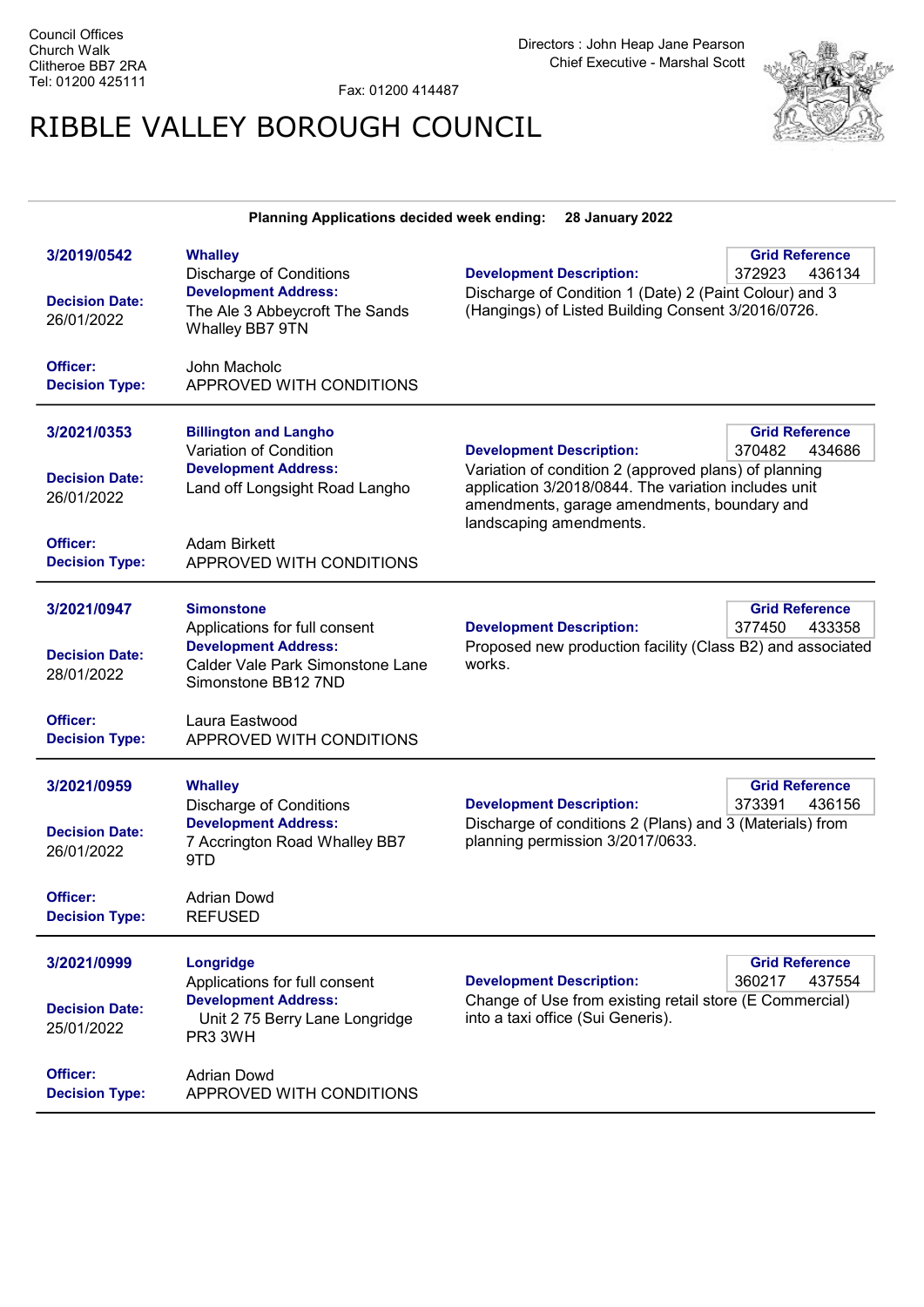| 3/2021/1084<br><b>Decision Date:</b><br>28/01/2022                                      | <b>Bowland Forest (Lower)</b><br>Applications for full consent<br><b>Development Address:</b><br>Thorneyholme Hall Newton Road<br>Dunsop Bridge BB7 3BB                      | <b>Development Description:</b><br>366316<br>Change of use from private dwelling (C3) to Cookery<br>School with accommodation (C2).                                                                                                                                                                                                                | <b>Grid Reference</b><br>449983 |
|-----------------------------------------------------------------------------------------|------------------------------------------------------------------------------------------------------------------------------------------------------------------------------|----------------------------------------------------------------------------------------------------------------------------------------------------------------------------------------------------------------------------------------------------------------------------------------------------------------------------------------------------|---------------------------------|
| Officer:<br><b>Decision Type:</b>                                                       | Laura Eastwood<br>APPROVED WITH CONDITIONS                                                                                                                                   |                                                                                                                                                                                                                                                                                                                                                    |                                 |
| 3/2021/1125<br><b>Decision Date:</b><br>28/01/2022                                      | <b>Bowland Forest (Higher)</b><br>Agricultural determination<br><b>Development Address:</b><br>Calder Moor Wood BB7 3BL                                                      | <b>Development Description:</b><br>365675<br>Prior notification for a proposed temporary road/trackways<br>to assist timber harvesting                                                                                                                                                                                                             | <b>Grid Reference</b><br>450434 |
| Officer:<br><b>Decision Type:</b>                                                       | Sarah Heppell<br>PERMISSION NOT REQUIRED                                                                                                                                     |                                                                                                                                                                                                                                                                                                                                                    |                                 |
| 3/2021/1149<br><b>Decision Date:</b><br>28/01/2022                                      | <b>Clitheroe</b><br>S.106 Variation<br><b>Development Address:</b><br>Land at Higher Standen Farm and<br>Part of Littlemoor Farm Clitheroe                                   | <b>Development Description:</b><br>374918<br>Variation of the Section 106 dated 11 April 2016 attached to<br>planning permission 3/2015/0895 to remove Paragraph 2 of<br>Schedule 2 to remove the requirement for homes to be sold<br>to purchasers over the age of 55.                                                                            | <b>Grid Reference</b><br>440647 |
| Officer:<br><b>Decision Type:</b>                                                       | Laura Eastwood<br><b>REFUSED</b>                                                                                                                                             |                                                                                                                                                                                                                                                                                                                                                    |                                 |
| 3/2021/1175<br><b>Decision Date:</b><br>25/01/2022<br>Officer:<br><b>Decision Type:</b> | <b>Gisburn</b><br>Applications for full consent<br><b>Development Address:</b><br>St Marys Vicarage Main Street<br>Gisburn BB7 4HR<br><b>Adrian Dowd</b><br><b>REFUSED</b>   | <b>Grid Reference</b><br><b>Development Description:</b><br>383075<br>448884<br>Removal of the existing flat roof rear extension/structure,<br>erection of a replacement single-storey extension to rear,<br>erection of a single-storey extension to side, two new<br>window openings formed in the side elevation and<br>associated alterations. |                                 |
| 3/2021/1192<br><b>Decision Date:</b><br>26/01/2022<br>Officer:<br><b>Decision Type:</b> | <b>Clitheroe</b><br>Applications for full consent<br><b>Development Address:</b><br>Hawthorns Waddington Road<br>Clitheroe BB7 2JE<br>Ben Taylor<br>APPROVED WITH CONDITIONS | <b>Grid Reference</b><br><b>Development Description:</b><br>374026<br>442548<br>Demolition of existing conservatory and office (behind<br>integral garage door) and construction of two storey and<br>single storey extensions to side with new build summer<br>house in the rear garden.                                                          |                                 |
| 3/2021/1194<br><b>Decision Date:</b><br>28/01/2022<br>Officer:                          | <b>Whalley</b><br>Applications for full consent<br><b>Development Address:</b><br>16 Mitton Road Whalley BB7 9RX<br>Sarah Heppell                                            | <b>Development Description:</b><br>372844<br>Proposed two storey extension to the rear including<br>balcony.                                                                                                                                                                                                                                       | <b>Grid Reference</b><br>436561 |
| <b>Decision Type:</b>                                                                   | APPROVED WITH CONDITIONS                                                                                                                                                     |                                                                                                                                                                                                                                                                                                                                                    |                                 |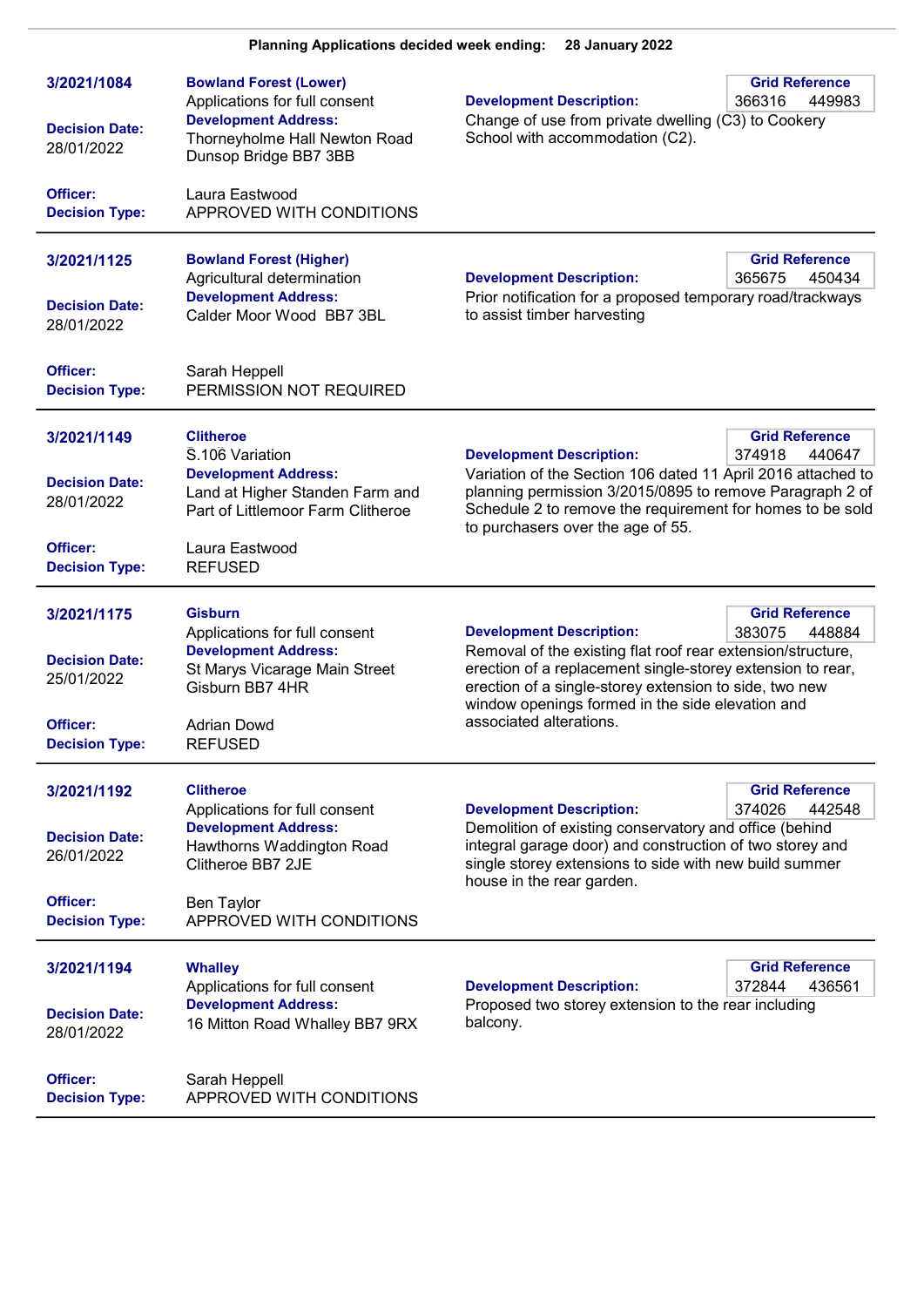## Planning Applications decided week ending: 28 January 2022

| 3/2021/1222<br><b>Decision Date:</b><br>26/01/2022                                      | <b>Rimington and Middop</b><br>Outline<br><b>Development Address:</b><br>Myrvel House Howgill Lane<br>Rimington BB7 4EF                                                  | <b>Grid Reference</b><br><b>Development Description:</b><br>382666<br>446045<br>Application for outline permission with all matters reserved<br>for one new residential dwelling and carport in the garden of<br>Myrvel House.                                                                                                            |  |
|-----------------------------------------------------------------------------------------|--------------------------------------------------------------------------------------------------------------------------------------------------------------------------|-------------------------------------------------------------------------------------------------------------------------------------------------------------------------------------------------------------------------------------------------------------------------------------------------------------------------------------------|--|
| Officer:<br><b>Decision Type:</b>                                                       | <b>Ben Taylor</b><br><b>REFUSED</b>                                                                                                                                      |                                                                                                                                                                                                                                                                                                                                           |  |
| 3/2021/1226<br><b>Decision Date:</b><br>26/01/2022                                      | <b>Rimington and Middop</b><br>Applications for full consent<br><b>Development Address:</b><br>Martin Top Farm Martin Top Lane<br>Rimington BB7 4EG                      | <b>Grid Reference</b><br><b>Development Description:</b><br>382306<br>445189<br>Single storey side and rear extension, and two storey rear<br>extension.                                                                                                                                                                                  |  |
| Officer:<br><b>Decision Type:</b>                                                       | John Macholc<br>APPROVED WITH CONDITIONS                                                                                                                                 |                                                                                                                                                                                                                                                                                                                                           |  |
| 3/2021/1230<br><b>Decision Date:</b><br>24/01/2022                                      | Waddington<br>Certificate of Lawfulness - Proposed<br><b>Development Address:</b><br>Kelvedon Beechthorpe Avenue<br>Waddington BB7 3HT                                   | <b>Grid Reference</b><br><b>Development Description:</b><br>372750<br>443883<br>Certificate Of Lawfulness for a proposed use of<br>construction of a single storey rear extension.                                                                                                                                                        |  |
| Officer:<br><b>Decision Type:</b>                                                       | Sarah Heppell<br>PERMISSION NOT REQUIRED                                                                                                                                 |                                                                                                                                                                                                                                                                                                                                           |  |
| 3/2021/1232<br><b>Decision Date:</b><br>28/01/2022                                      | Longridge<br>Agricultural determination<br><b>Development Address:</b><br>Cuckoo Hall Higher Road Longridge<br>PR3 2YX                                                   | <b>Grid Reference</b><br><b>Development Description:</b><br>363889<br>439018<br>Prior notification for erection of 2 no. buildings - one secure<br>for machinery and plant and feeds the other for lambing<br>and calving                                                                                                                 |  |
| Officer:<br><b>Decision Type:</b>                                                       | <b>Ben Taylor</b><br>PERMISSION REQUIRED                                                                                                                                 |                                                                                                                                                                                                                                                                                                                                           |  |
| 3/2021/1233<br><b>Decision Date:</b><br>28/01/2022<br>Officer:<br><b>Decision Type:</b> | <b>Dutton</b><br>Agricultural determination<br><b>Development Address:</b><br>Land off Clitheroe Road Dutton<br>Preston PR3 2YT<br>Ben Taylor<br>PERMISSION NOT REQUIRED | <b>Grid Reference</b><br>437884<br><b>Development Description:</b><br>365275<br>Prior notification for replacement agricultural buildings<br>damaged by storm for general farming use relating to<br>livestock gathering/management and seasonal storage of<br>agricultural machinery - all on the footprint of the existing<br>buildings |  |
| 3/2021/1238                                                                             | <b>Bolton-by-Bowland, Gisburn Forest and Sawley</b>                                                                                                                      | <b>Grid Reference</b>                                                                                                                                                                                                                                                                                                                     |  |
| <b>Decision Date:</b><br>25/01/2022                                                     | Applications for full consent<br><b>Development Address:</b><br>Barn at Long Holme Row Gisburn<br>Road Sawley BB7 4LH                                                    | <b>Development Description:</b><br>380388<br>448136<br>Conversion of barn to one bedroom dwelling with single<br>storey extension to the southern elevation.                                                                                                                                                                              |  |
| Officer:<br><b>Decision Type:</b>                                                       | Laura Eastwood<br>APPROVED WITH CONDITIONS                                                                                                                               |                                                                                                                                                                                                                                                                                                                                           |  |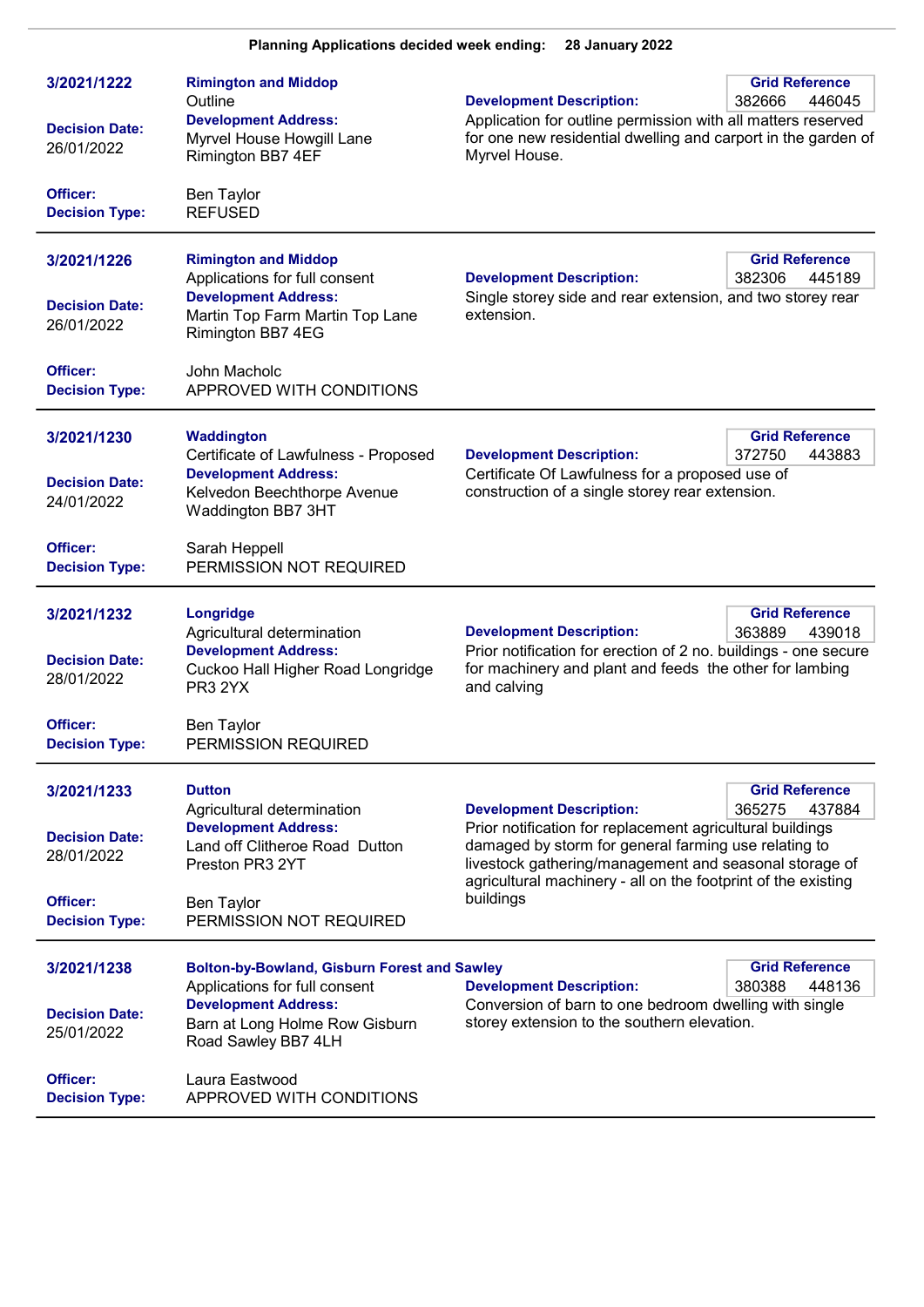| 3/2021/1239<br><b>Decision Date:</b><br>24/01/2022<br>Officer: | Longridge<br>Applications for full consent<br><b>Development Address:</b><br>Alston Lane Catholic Primary School<br>Preston Road Longridge PR3 3BJ<br>Ben Taylor | <b>Development Description:</b><br>Replacement of existing freestanding timber canopy with<br>new larger freestanding steel canopy with polycarbonate<br>sheets to early years classroom external area.             | <b>Grid Reference</b><br>359789<br>434883 |
|----------------------------------------------------------------|------------------------------------------------------------------------------------------------------------------------------------------------------------------|---------------------------------------------------------------------------------------------------------------------------------------------------------------------------------------------------------------------|-------------------------------------------|
| <b>Decision Type:</b>                                          | APPROVED WITH CONDITIONS                                                                                                                                         |                                                                                                                                                                                                                     |                                           |
| 3/2021/1251                                                    | Longridge<br><b>Removal of Condition</b><br><b>Development Address:</b>                                                                                          | <b>Development Description:</b><br>Removal of condition 2 of planning permission 3/1989/0820                                                                                                                        | <b>Grid Reference</b><br>361577<br>438114 |
| <b>Decision Date:</b><br>26/01/2022                            | Beacon Fell View Caravan Park<br>Higher Road Longridge PR3 2TF                                                                                                   | (a variation of planning permission 3/1978/1424) to bring<br>the holiday occupancy period for this element of the holiday<br>park into line with that granted under reference 3/2018/0588<br>(no occupancy period). |                                           |
| Officer:<br><b>Decision Type:</b>                              | Laura Eastwood<br>APPROVED WITH CONDITIONS                                                                                                                       |                                                                                                                                                                                                                     |                                           |
| 3/2021/1253                                                    | <b>Mellor</b><br>Application for tree works                                                                                                                      | <b>Development Description:</b>                                                                                                                                                                                     | <b>Grid Reference</b><br>364078<br>431045 |
| <b>Decision Date:</b><br>25/01/2022                            | <b>Development Address:</b><br><b>Tamarisk House Bosburn Drive</b><br>Mellor Brook BB2 7PA                                                                       | Fell/remove Sycamore Tree (1475) due to excessive<br>shading and low amenity value.                                                                                                                                 |                                           |
| Officer:<br><b>Decision Type:</b>                              | David Hewitt<br><b>REFUSED</b>                                                                                                                                   |                                                                                                                                                                                                                     |                                           |
| 3/2021/1254                                                    | <b>Billington and Langho</b><br><b>Discharge of Conditions</b>                                                                                                   | <b>Development Description:</b>                                                                                                                                                                                     | <b>Grid Reference</b><br>368832<br>434044 |
| <b>Decision Date:</b><br>25/01/2022                            | <b>Development Address:</b><br>Dewhurst Farm Longsight Road<br>Langho BB6 8AD                                                                                    | Discharge of Condition 7 (Facing Materials) and 15 (Bat<br>and Bird Boxes) of application 3/2021/0864.                                                                                                              |                                           |
| Officer:<br><b>Decision Type:</b>                              | Sarah Heppell<br>APPROVED WITH CONDITIONS                                                                                                                        |                                                                                                                                                                                                                     |                                           |
| 3/2021/1263                                                    | <b>Clitheroe</b><br>Applications for full consent                                                                                                                | <b>Development Description:</b>                                                                                                                                                                                     | <b>Grid Reference</b><br>440661<br>373384 |
| <b>Decision Date:</b><br>28/01/2022                            | <b>Development Address:</b><br>Land adjacent to 115 Kemple View<br>Clitheroe BB7 2QJ                                                                             | Proposed construction of two new detached dwellings.                                                                                                                                                                |                                           |
| Officer:<br><b>Decision Type:</b>                              | Stephen Kilmartin<br><b>REFUSED</b>                                                                                                                              |                                                                                                                                                                                                                     |                                           |
| 3/2021/1284                                                    | <b>Aighton, Bailey &amp; Chaigley</b><br>Application for tree works in a conser                                                                                  | <b>Development Description:</b>                                                                                                                                                                                     | <b>Grid Reference</b><br>368317<br>437814 |
| <b>Decision Date:</b><br>25/01/2022                            | <b>Development Address:</b><br>10 Incy Bobbin Mill Longridge Road<br>Hurst Green BB7 9QP                                                                         | T1 Hawthorn - remove, T2 Ash - remove, T3 Sycamore -<br>remove, T5 Ash - remove.                                                                                                                                    |                                           |
| Officer:<br><b>Decision Type:</b>                              | David Hewitt<br>APPROVED NO CONDITIONS                                                                                                                           |                                                                                                                                                                                                                     |                                           |